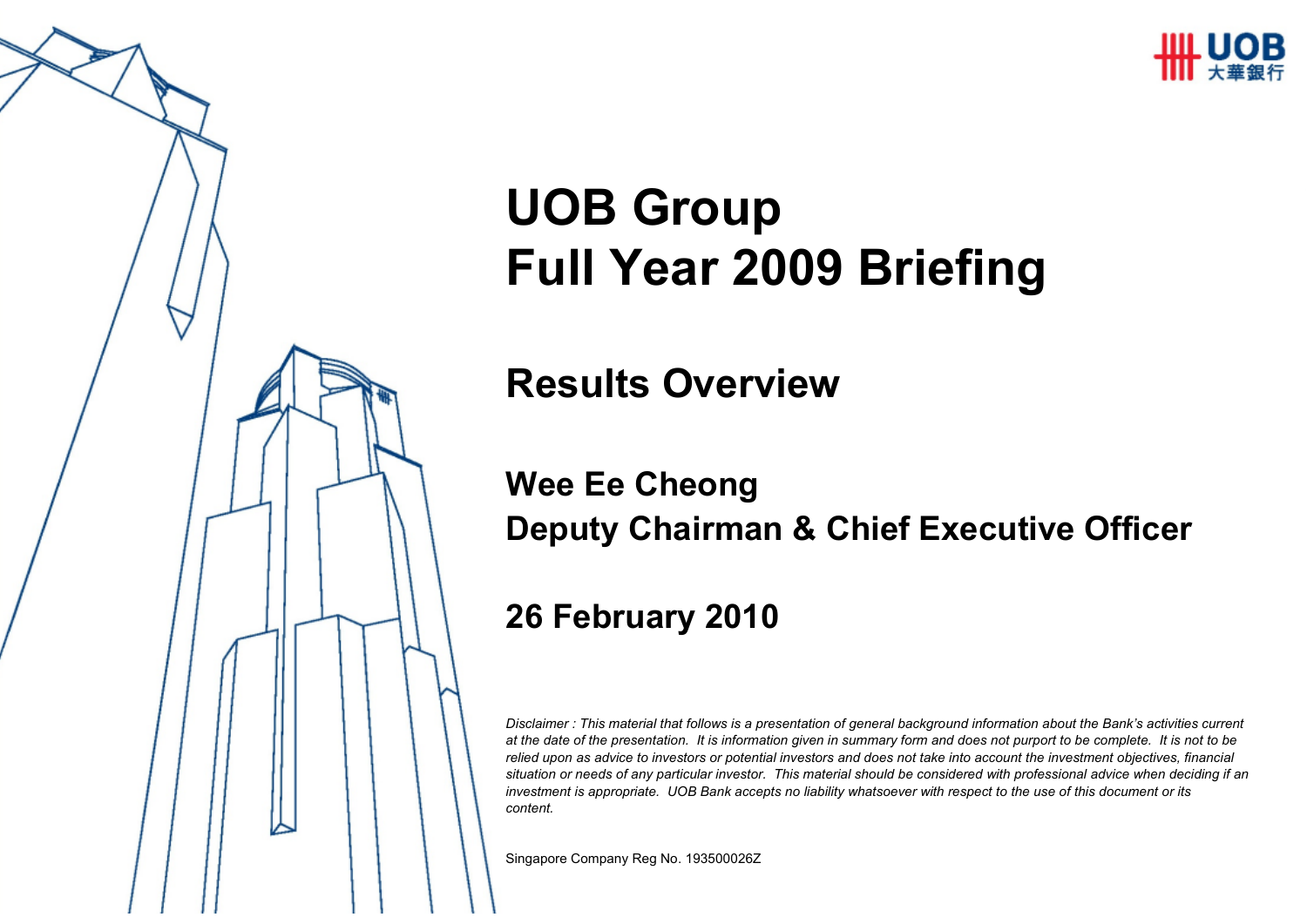

# **Record Operating Profit – Resilient Core Franchise**

| <b>Key Indicators</b>             | 2009  | 2008  | YoY<br><b>Change</b> |
|-----------------------------------|-------|-------|----------------------|
| Total Income (\$m)                | 5,405 | 5,250 | 3.0%                 |
| <b>Operating Profit (\$m)</b>     | 3,331 | 3,200 | 4.1%                 |
| <b>Net Profit After Tax (\$m)</b> | 1,902 | 1,937 | 1.8%                 |
| NIM (%)                           | 2.36  | 2.27  | 0.09%pt              |
| Expense / Income (%)              | 38.4  | 39.0  | 0.6%pt               |
| Non-NII / Total Income (%)        | 32.0  | 31.9  | $0.1\%$ pt           |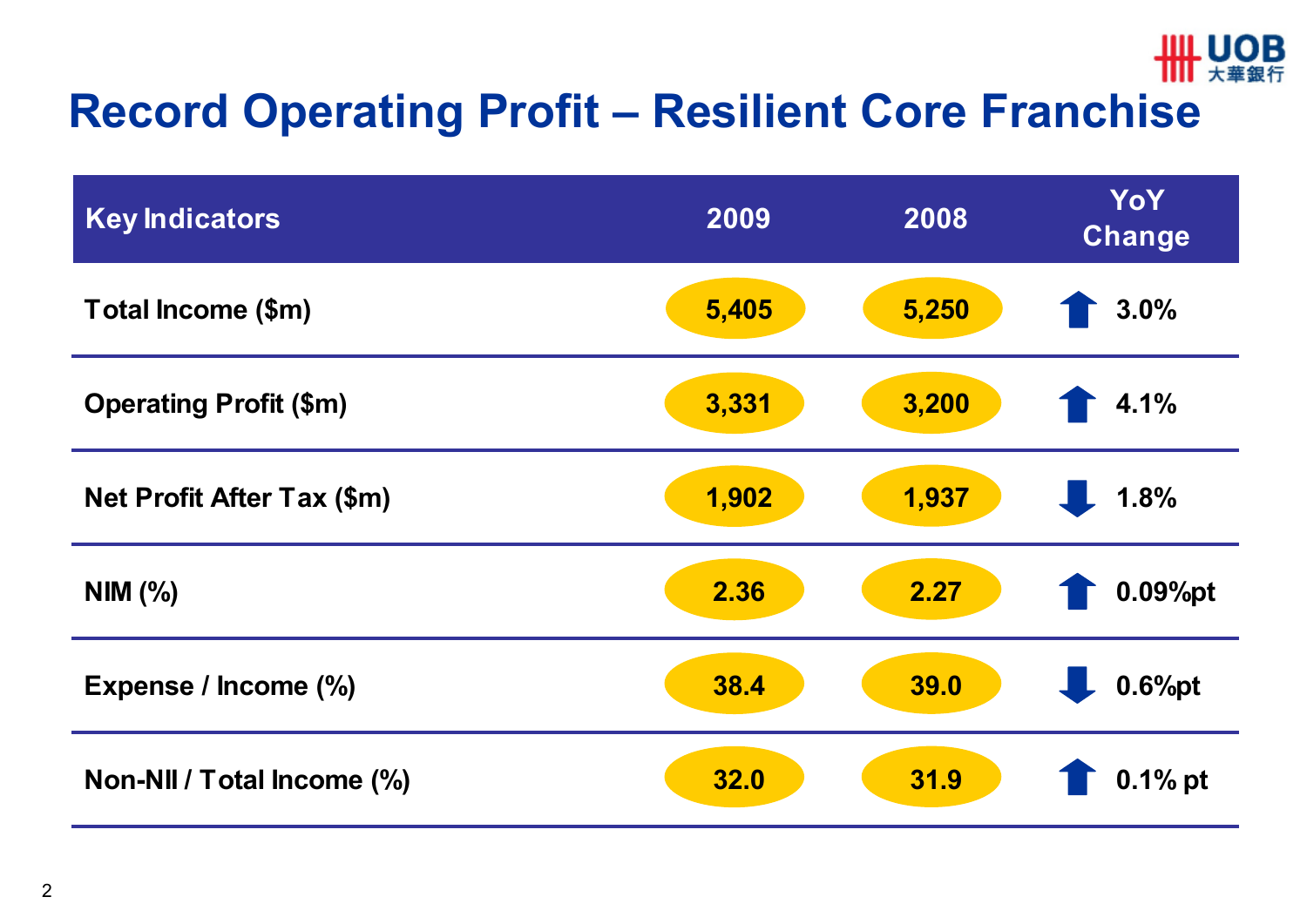

### **Strengthening Singapore Market Share**

- $\blacksquare$ **Operating profit up 3.5%. Loan growth of 3.4%.**
- $\mathcal{L}_{\mathcal{A}}$  **Captured market share in housing loan portfolio, maintained leadership position in private property segment.**
- $\overline{\phantom{a}}$  **Continued to support customers through crisis, strengthened our franchise with SMEs and corporates.**
- **Singapore's recovery momentum to pick up. Confident of advancingour market position.**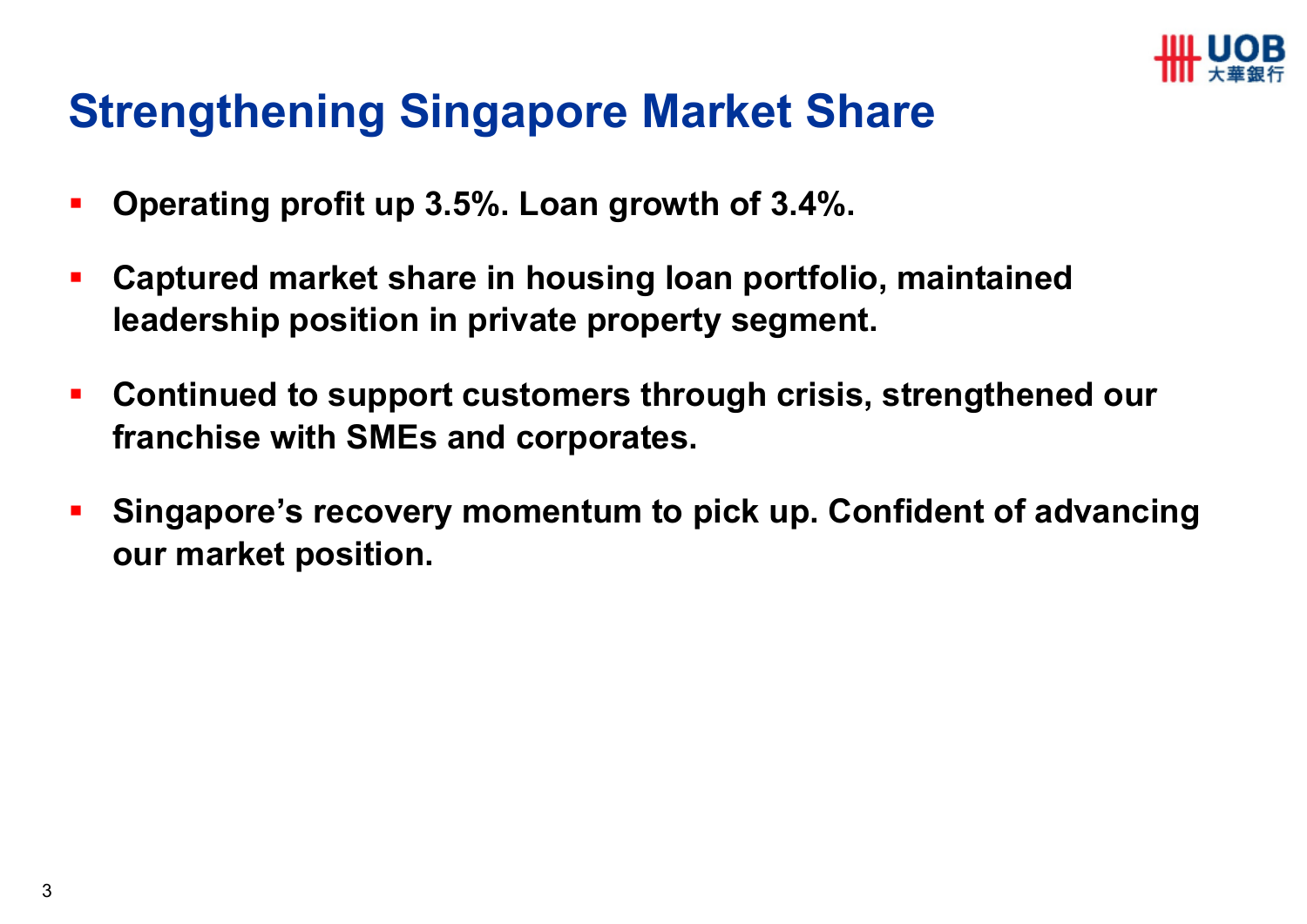

### **Sustaining Regional Growth**

- $\blacksquare$  **Overseas operating profit up 6.9%, led by regional markets despite cautious approach.**
- $\mathcal{L}_{\mathcal{A}}$  **Malaysia**
	- **Intense price war. Targeted non-interest income to sustain toplinewith good cost control.**
	- **Leading foreign player in retail segment. Continue to push for market leadership and service differentiation.**
- $\blacksquare$  **Thailand**
	- **Slower growth due to challenging environment.**
	- **To remain prudent and support customers amidst uncertainties.**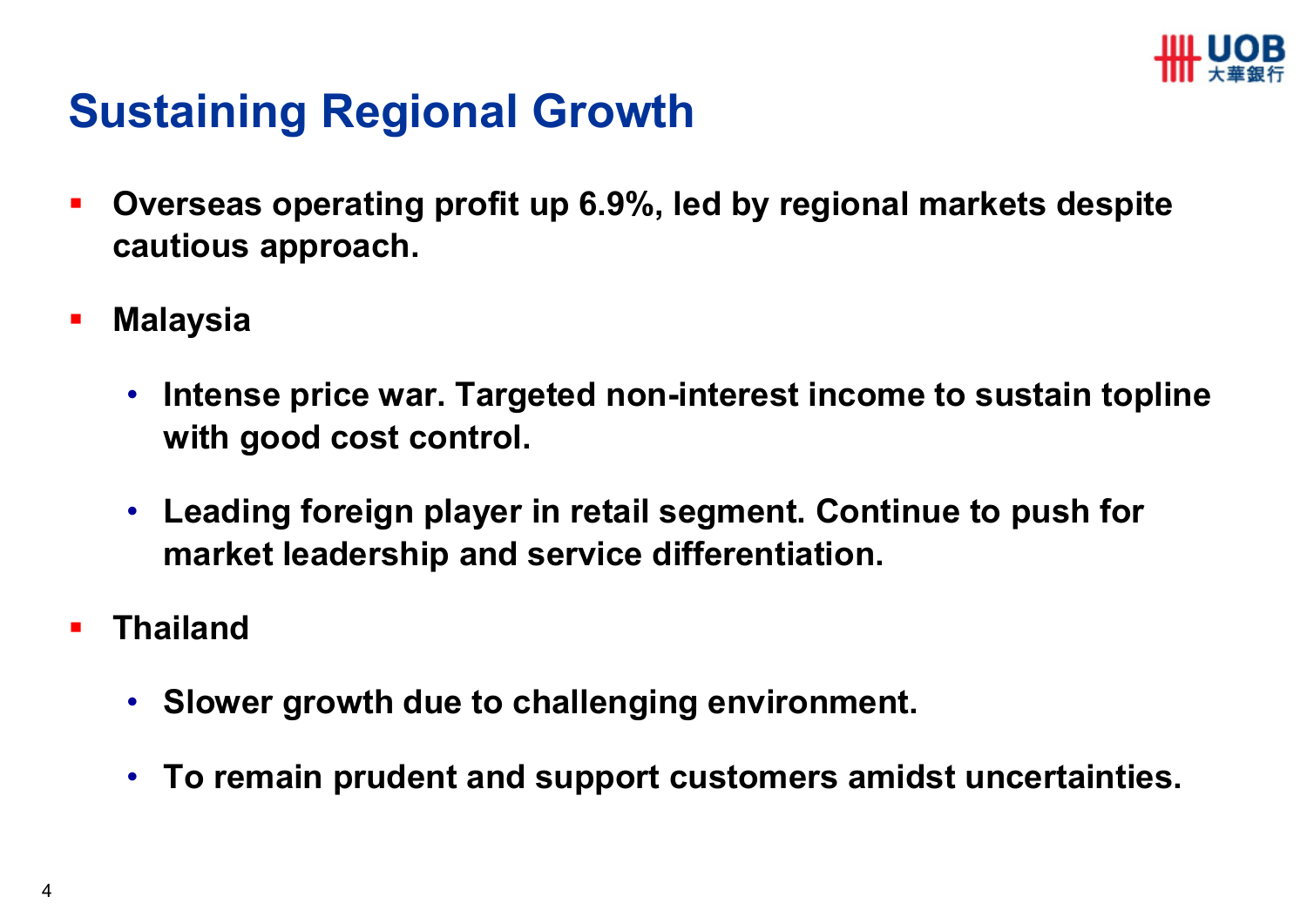

# **Sustaining Regional Growth** *(cont'd)*

- $\blacksquare$  **Indonesia**
	- **Performed well. Grew operating and pre-tax profit.**
	- **To expand further in core businesses and increase fee-based activities.**
- $\blacksquare$  **China**
	- **Competitive lending activities amid downturn, took measured and prudent approach. Expanded branch network to extend business reach and offerings.**
	- **Targeting foreign and local corporates to tap market potential.**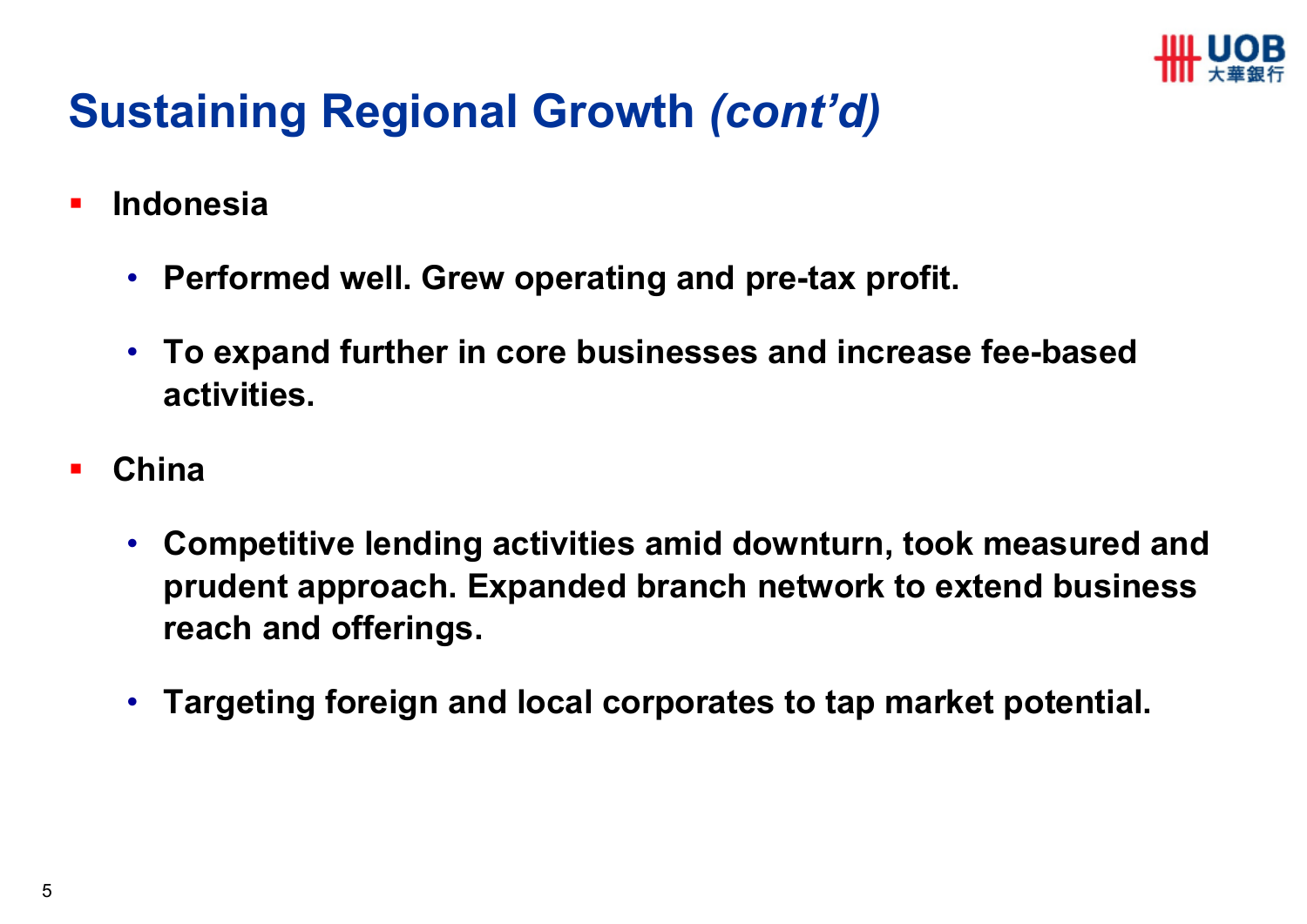

### **Positioning Regional Platform for Upturn**

- $\mathcal{L}_{\mathcal{A}}$ **Re-aligned organisation to achieve scale and synergies regionally.**
- $\overline{\phantom{a}}$  **Retail segment: Leverage experience to grow mortgage and credit card business in key countries. Also strengthening wealth management platform.**
- $\blacksquare$  **IFS segment: Build regional industry specialisation to tap opportunities in growth industries. Well placed with our SEA connectivity to serve intra-regional companies.**
- $\mathcal{L}_{\mathcal{A}}$  **Harmonising back-end operating systems towards an integrated platform for greater cross-border synergies.**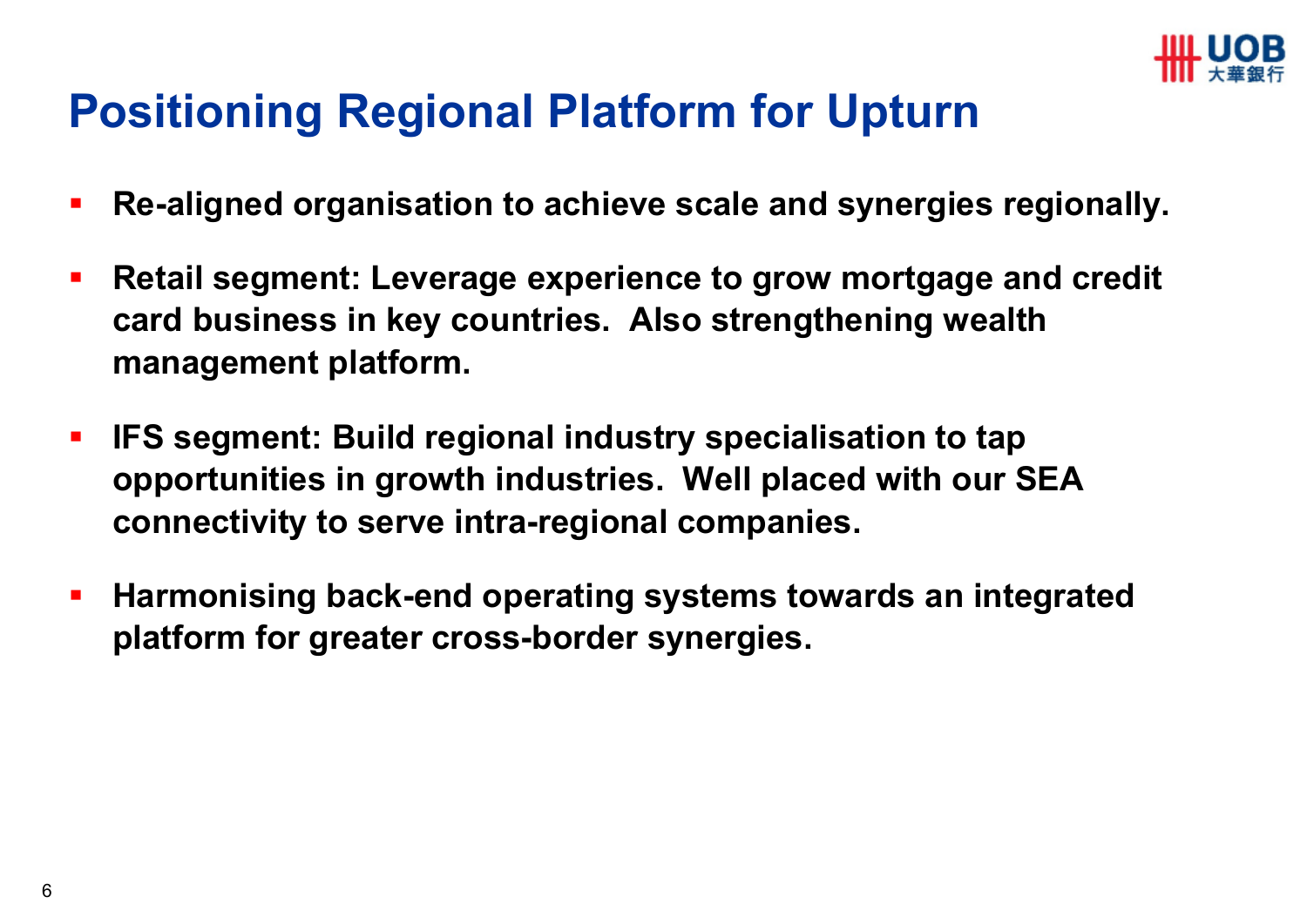

#### **Strong Capital Position**

- $\blacksquare$  **Proactive re-balancing of portfolio improved RWAs – strong balance sheet management.**
- $\mathcal{L}_{\mathcal{A}}$ **Shareholders' equity boosted by improvement in AFS reserves.**
- $\overline{\phantom{a}}$  **Well capitalised at core Tier 1, Tier 1 and total CAR of 11.9%, 14% and 19% respectively.**
- $\mathbf{r}$  **Stay disciplined when seizing growth opportunities to strengthenfranchise value for the long-term.**
- $\overline{\mathcal{L}}$  **The Board proposed a final dividend of 40 cents per share, giving a total payout of 48% for 2009.**